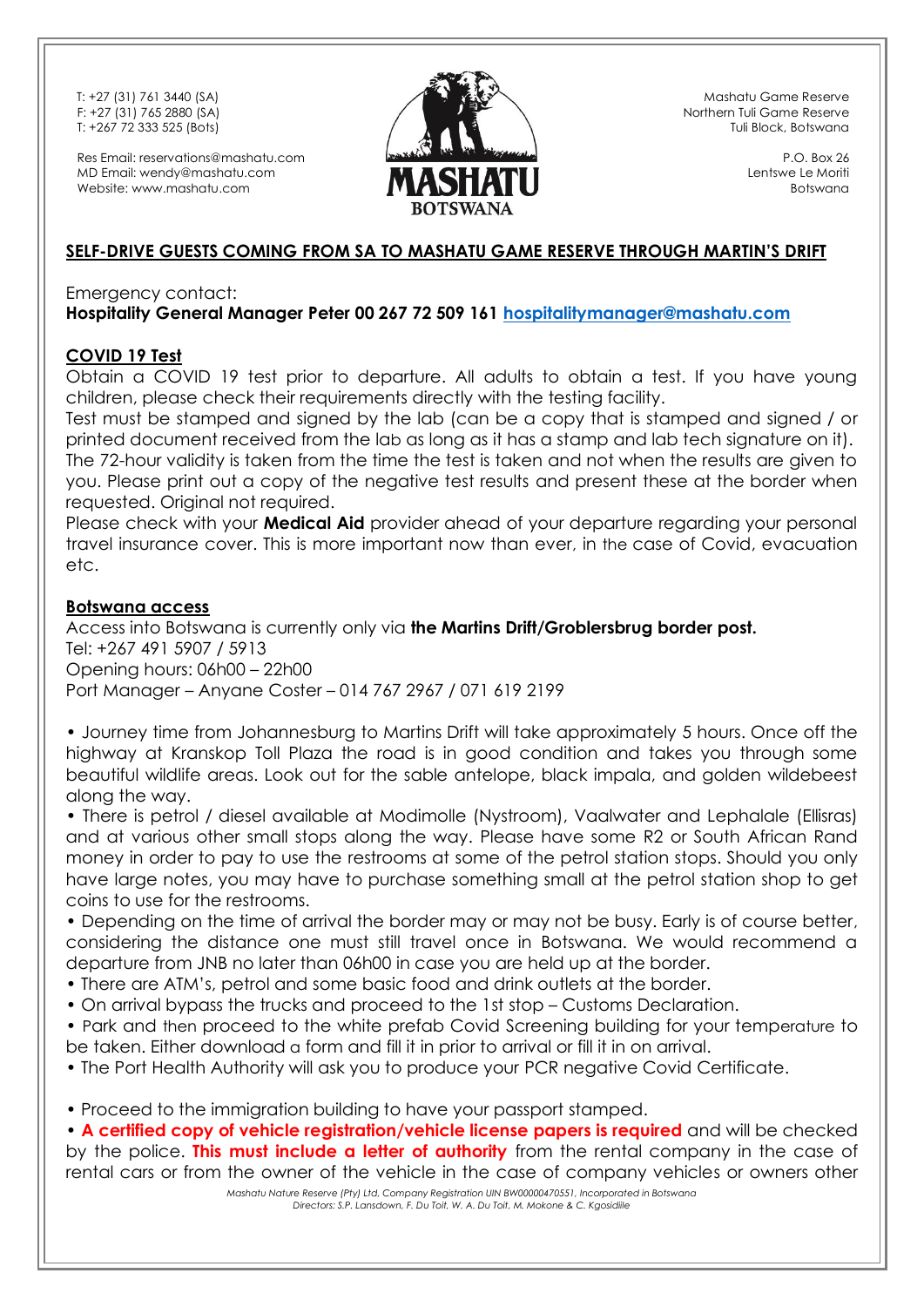Res Email: reservations@mashatu.com MD Email: wendy@mashatu.com Website: www.mashatu.com



Mashatu Game Reserve Northern Tuli Game Reserve Tuli Block, Botswana

> P.O. Box 26 Lentswe Le Moriti Botswana

than the driver, both giving the respective drivers permission to take the vehicle through the border post with relevant dates. It is advisable to take a bank letter and your license papers signed by a Commissioner of Oaths on your journey. If you are not the registered owner of the vehicle, **please carry an affidavit giving you authorisation from the financial institution or the owner to take the vehicle abroad.**

• Drive over the bridge and through the foot and mouth dip. You may have to alight from your vehicle to dip your shoes.

• Park outside the Botswana immigration building and proceed into the white prefab building on your right to show your negative PCR test and collect a white "pass" piece of paper.

• Proceed to the actual Immigration building (toilets at the entrance) with your passport. Walk to the passport desk for normal passport checks – no need to fill in any forms but you will be asked to produce your negative PCR Covid certificate.

• At the far end of the building is a cashier desk. **You will be required to purchase a National Road Safety Fund, Motor Vehicle Insurance and Road Transport Permit – approximate costs P152.00 per vehicle. We suggest you have cash in Pula to pay this in case the card machines are offline.**

• You will be given a receipt which needs to be dropped off in the box at the last check point at the gate. They may check your vehicle at this point.

#### • **Once through the border please follow the directions to Limpopo Valley Airfield/Pont Drift Border**

• Cell phone signal is limited. Should you wish to remain in contact with Mashatu we recommend purchasing a local sim card (P10) at the Sherwood Filling Station, the Post Office opposite or at one of the fuel stops in Bobonong. The card needs to be registered before it can be used.

• There is also a Bureau de Change at Sherwood and a garage shop with basic supplies.

• Please do not take the Bain's Drift river road via Zanzibar as this is in an extremely poor condition and not recommended under any circumstances. It may appear more direct on the map, but it will take you far longer.

• The tar roads in Botswana on this route are in great condition, but please watch out for potholes for the first 50km after leaving the border gate. The speed limit is between 100 and 120kms in most places. Please be careful of animals.

• The last available petrol / diesel is based in Bobonong – there is an Engen on the far side of town (on the right) and a Puma Filling Station in town (on the left). The Engen has an FNB and a Stanbic ATM.

• The last 50kms of the journey are on dirt. We strongly recommend using a 4 x 4 vehicle or a vehicle with a high clearance, but it is passable.

• **Journey time from Martins Drift to Merryhill will take approximately 5 hours.**

# **DIRECTIONS VIA MARTINS DRIFT FROM JOHANNESBURG TO BOBONONG**

Download Google Maps offline version to use when there is no signal. Type in Mokopane/ Potgietersrus and from there use Martins Drift/ Groblersbrug and from there use Pont Drift as the final destination. You will need to use these 3 destinations, otherwise the GPS might try to take you directly to Pont Drift through Polokwane, which is incorrect.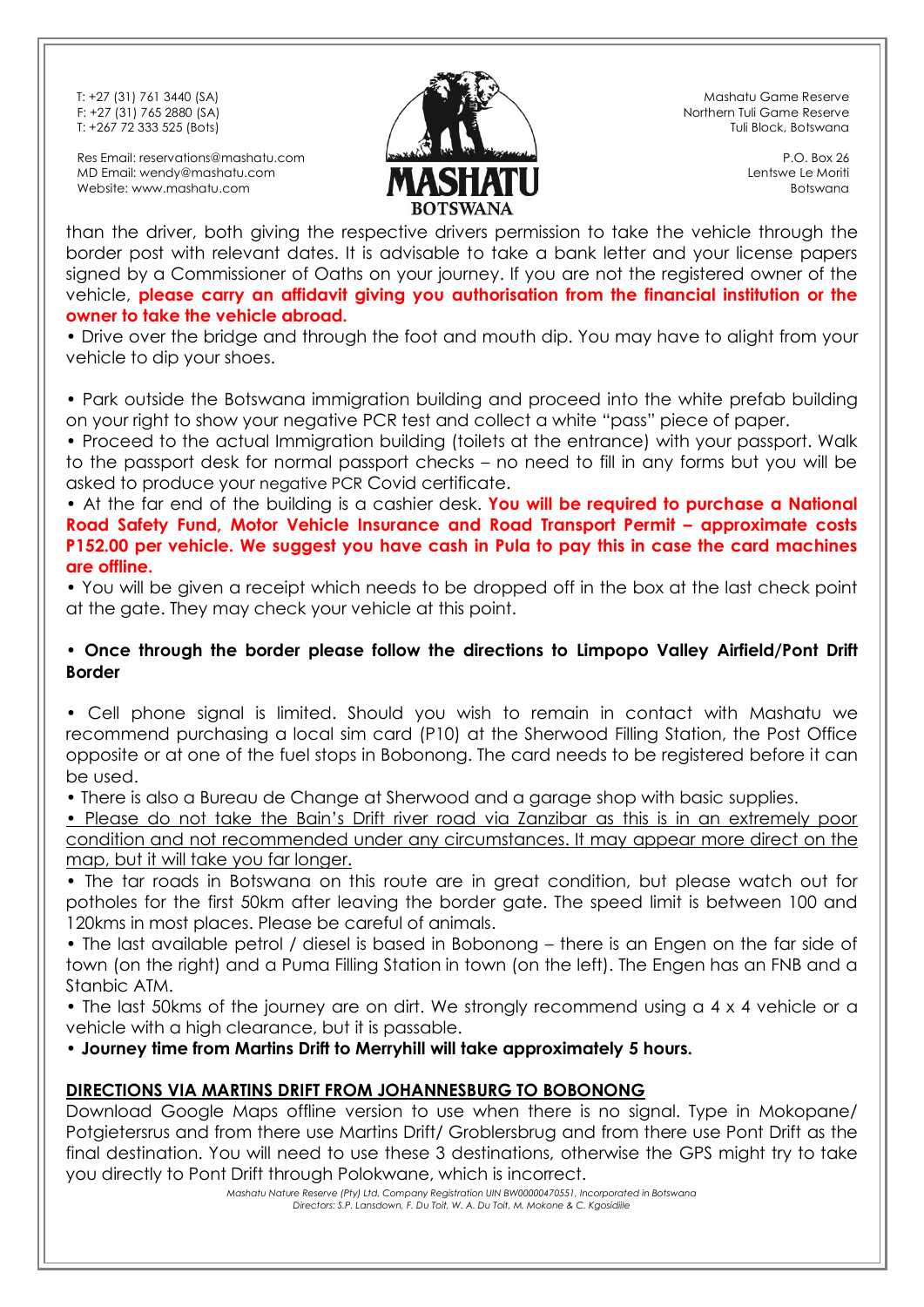Res Email: reservations@mashatu.com MD Email: wendy@mashatu.com Website: www.mashatu.com



Mashatu Game Reserve Northern Tuli Game Reserve Tuli Block, Botswana

> P.O. Box 26 Lentswe Le Moriti Botswana

- From Johannesburg, follow the N1 for 249km to Mokopane (Potgietersrus)
- Follow signs to the N11, which goes straight to Martins Drift/Groblersbrug after 188km.
- Once through the border post follow the road northwest (the only tar road), then turn right after 20kms on the A15 road to Selebi-Phikwe/Sefhophe (signposted).
- After 103km you will reach Sefhophe, and straight after driving over the Thune River, turn right taking signs to Bobonong
- Drive 53.4km into Bobonong

# **FROM BOBONONG TO MASHATU / PONT DRIFT BORDER POST**

- At the first (and only) traffic circle in Bobonong fork to the right.
- Drive approximately 1 km to T-junction turn right at the Tjunction towards Lekkerport Junction (sign posted to Lekkerport Junction).
- Drive approximately 0,7 kms and turn left to Pont Drift/Lentse Le Moriti/Motlhabaneng (the sign board at this junction may not exist but it is the only tar road going off to the left).

*The GPS on GoogleMaps offline will reroute about 30km from Motlabaneng,but ignore it and continue on the only tar road. There is no tar turn off, so keep on the tar.*



**(If you are parking at Mathathane Village, please turn right at the sign to Mathathane about 47km outside of Bobonong and 3km before the left turn onto the dirt road. Take the first road left in Mathathane and you will see parking on right opposite the school.)**

- Drive 50 km, turn left to Motlhabaneng (sign posted to Motlhabaneng and Mashatu 50km).
- Drive 15 km on a good dirt road, over a short bridge and then across a long bridge across the Motloutse River.
- Once across the Motloutse River bridge drive through the village of Motlhabaneng on the main dirt road.
- Stay on the main dirt road. A couple of km outside of the village, at a fork in the road, you will start seeing yellow "Mashatu" signboards. Fork to the right and follow these signs for 8 km to a gate in the veterinary fence.
- Drive through the gate and continue for 12kms on the main dirt road to crossroads. Turn left at crossroads following signs to Mashatu.
- Drive 2 km to another veterinary fence go through the gate.
- Drive 12 km to T-junction, turn left where you see the Mashatu boom gate and follow the Mashatu sian
- Drive 1km. You will see a sign with "M1" forking to the left, keep on this road left and drive another 1km to the Limpopo Valley Airfield to check-in.

# **Parking in Tuli**

Covered Parking with 24hr security is available at Mathathane Village (tar road all the way) at a cost of P150 / R200 per day (2022).

Car wash service available at P40 / R55 (2022).

Payment in cash at the parking site in Mathathane paid directly to Mathathane Village Development Committee (VDC).